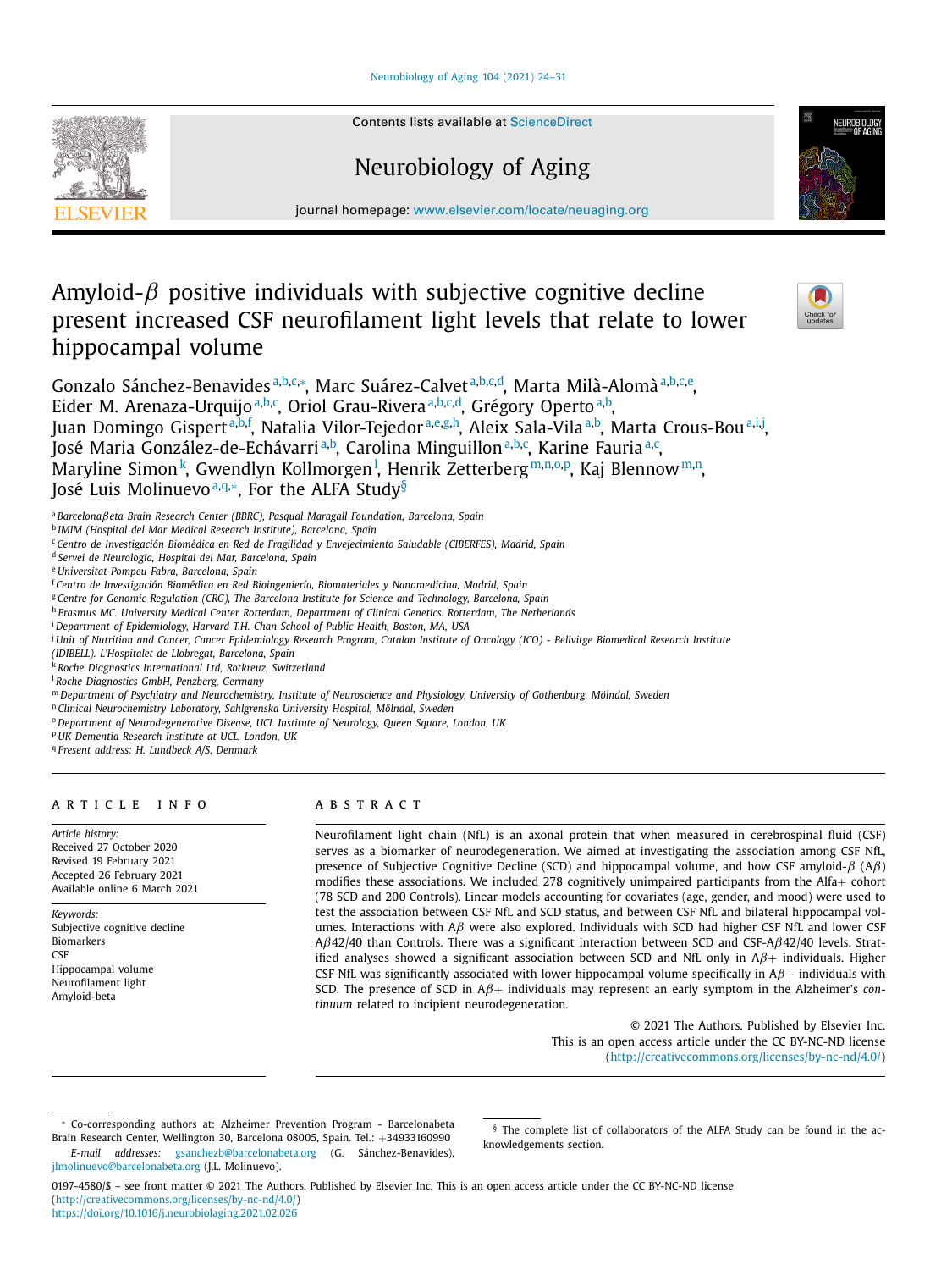## **1. Introduction**

Altered amyloid- $\beta$  (A $\beta$ ) and phosphorylated tau (p-tau) in cerebrospinal fluid (CSF) are hallmark biomarker features of Alzheimer's disease (AD). Besides these core AD biomarkers, measures of neuronal injury and neurodegeneration are useful to stage the severity of the disease (Jack et al., [2018\)](#page-6-0). Neurodegeneration in AD is usually ascertained through brain atrophy in MRI, FDG-PET hypometabolism or increment of t-tau. CSF and blood neurofilament Light protein (NfL) measures are also reliable indicators of neuronal injury [\(Gaetani](#page-6-0) et al., 2019; Weston et al., 2017). [Neurofilament](#page-7-0) proteins confer stability to neurons and are a major determinant of axonal caliber [\(Hoffman](#page-6-0) et al., 1987). In presence of neuronal and axonal damage, NfL is released and it dramatically increases in CSF or plasma. In the Alzheimer's *continuum*, increased NfL levels are associated with low Aβ42 and high t-tau and p-tau levels in CSF [\(](#page-7-0)[Gangishetti](#page-6-0) et al., 2018; Milà-Alomà et al., 2020; [Zetterberg](#page-7-0) et al., 2016), brain atrophy (Pereira et al., 2017; [Zetterberg](#page-7-0) et al., 2016), disease [progression](#page-7-0) (Mattsson et al., 2019, [2017;](#page-6-0) [Zetterberg](#page-7-0) et al., 2016), and the severity of cognitive impairment in Mild Cognitive Impairment (MCI) and AD dementia patients [\(Gangishetti](#page-6-0) et al., 2018; [Zetterberg](#page-7-0) et al., 2016). NfL levels also have prognostic value predicting future cognitive decline. Increased baseline levels of CSF NfL predicted cognitive worsening in MCI and AD dementia patients [\(Mattsson](#page-6-0) et al., 2016). A recent study found that cognitively unimpaired individuals in the topquartile of CSF NfL levels display a threefold risk of developing MCI after a median 4-year follow up (Kern et al., [2019\)](#page-6-0).

Subjective cognitive decline (SCD) is defined as the perception of cognitive difficulties in the absence of objective cognitive impairment after formal [neuropsychological](#page-6-0) testing (Jessen et al., 2014). SCD may represent the first clinical symptom of AD, and several studies demonstrated that increases the risk of having positive AD core biomarkers [\(Jessen](#page-6-0) et al., 2018; Snitz et al., [2015;](#page-7-0) [Wolfsgruber](#page-7-0) et al., 2017). Although SCD individuals have been extensively characterized in terms of brain features and core AD biomarkers, the evidence on the association between SCD and NfL is limited. A recent paper with longitudinal data from the BIOMARKAPD study included a group of SCD subjects and reported no differences in CSF NfL levels as compared to controls (Lleó et al., 2019). Another study performed in cognitively [unimpaired](#page-6-0) elders (mean age 78 years), reported a trend of elevated plasma NfL concentrations in individuals harboring neocortical  $A\beta$  load only when they have significant memory complaints [\(Chatterjee](#page-6-0) et al., 2018). Similarly, in a recent longitudinal study in the INSIGHT-preAD cohort, which is entirely composed by memory complainers (mean age 76 years), the authors found increments of plasma NfL levels over 3 years and that baseline NfL was weakly but significantly associated to increased cortical amyloid deposition at follow-up [\(Baldacci](#page-6-0) et al., 2020). In this study, we aimed to further investigate whether there is an association between CSF NfL levels and the presence of SCD in cognitively unimpaired individuals and to further assess its relationship with hippocampal volume. In addition, we examined whether amyloid levels have an impact in these associations.

## **2. Methods**

## *2.1. Participants*

We included the first 278 consecutively recruited participants from the ongoing ALFA+ study (for ALzheimer and FAmilies). ALFA+ is a research cohort of middle-aged cognitively unimpaired subjects, many of which are offspring of AD patients (174 out of 278, 62.6%, having at least one parent diagnosed of AD before

age 75), which have been deeply characterized by clinical interviews, lifestyle and risk factors questionnaires, cognitive testing, CSF biomarkers, and neuroimaging procedures, including magnetic resonance imaging (MRI), and  $A\beta$  and FDG positron emission tomography (PET). All these procedures will be repeated every 3 years with the main aim of identifying the earliest pathophysiological changes in the preclinical AD *continuum* [\(Molinuevo](#page-7-0) et al., 2016). In the present study, data from the first ALFA+ visit, performed between 2016 and 2019 (concurrent visit) were analyzed. ALFA+ inclusion criteria were: (i) subjects that had previously participated in the 45-65/FPM2012 study (ALFA parent cohort [\(Molinuevo](#page-7-0) et al., 2016); (ii) age between 45-75 years at the moment of the inclusion in the 45-65/FPM2012 study; (iii) longterm commitment to the study: inclusion and follow-up visits and agreement to undergo at all tests and study procedures (MRI, PET and lumbar puncture). ALFA+ exclusion criteria included: (i) cognitive impairment (Clinical Dementia Rating [CDR]>0, Mini Mental State Examination [MMSE]<27, semantic fluency<12); (ii) any significant systemic illness or unstable medical condition which could lead to difficulty complying with the protocol; (iii) any contraindication to any test or procedure; (iv) family history of monogenic AD.

## *2.2. SCD definition*

Participants completed the Subjective Cognitive Decline-Questionnaire (SCD-Q) [\(Rami](#page-7-0) et al., 2014) at the beginning of the clinical interview, prior to neuropsychological testing. Presence or absence of SCD was defined as the positive (SCD) or negative (Control) answer to the first question of the: *Do you perceive memory or cognitive difficulties?*

### *2.3. CSF measures*

CSF collection, processing and storage in the  $ALFA+$  study have been described previously [\(Milà-Alomà et](#page-7-0) al., 2020). CSF NfL, Aβ42 and  $A\beta$ 40 were measured with the NeuroToolKit robust prototype assays (Roche Diagnostics, Rotkreuz, Switzerland) on a cobas e 411 or e 601 instrument (Roche Diagnostics, Rotkreuz, Switzerland). The Roche NeuroToolKit is a panel of exploratory prototype assays designed to robustly evaluate biomarkers associated with key pathologic events characteristic of AD and other neurological disorders. Measurements were performed at the Clinical Neurochemistry Laboratory, Sahlgrenska University Hospital, Mölndal, Sweden. Aβ status (Aβ+, Aβ-) was defined using the ratio Aβ42/40 cut-off of 0.071 [\(Milà-Alomà et](#page-7-0) al., 2020).

#### *2.4. Hippocampal volumes*

We used FreeSurfer version 6.0 automated segmentations of the hippocampus using T1 scans acquired in a GE 3T scanner (3D-T1; voxel size  $= 1$ mm<sup>3</sup> isotropic). A bilateral hippocampal volume variable was constructed by summing up left and right hemisphere measurements. The residuals from a linear regression using Total Intracranial Volume (TIV) as independent variable were used in the analysis as TIV-adjusted hippocampal volumes. Adjusted hippocampal volumes reflect the deviation in participant's hippocampal volume from what is expected given their TIV.

## *2.5. Additional measurements*

We collected measures of anxiety and depression and cardiovascular risk factors. Current mood state was recorded with the Hospital Anxiety and Depression Scale (HADS) [\(Zigmond](#page-7-0) and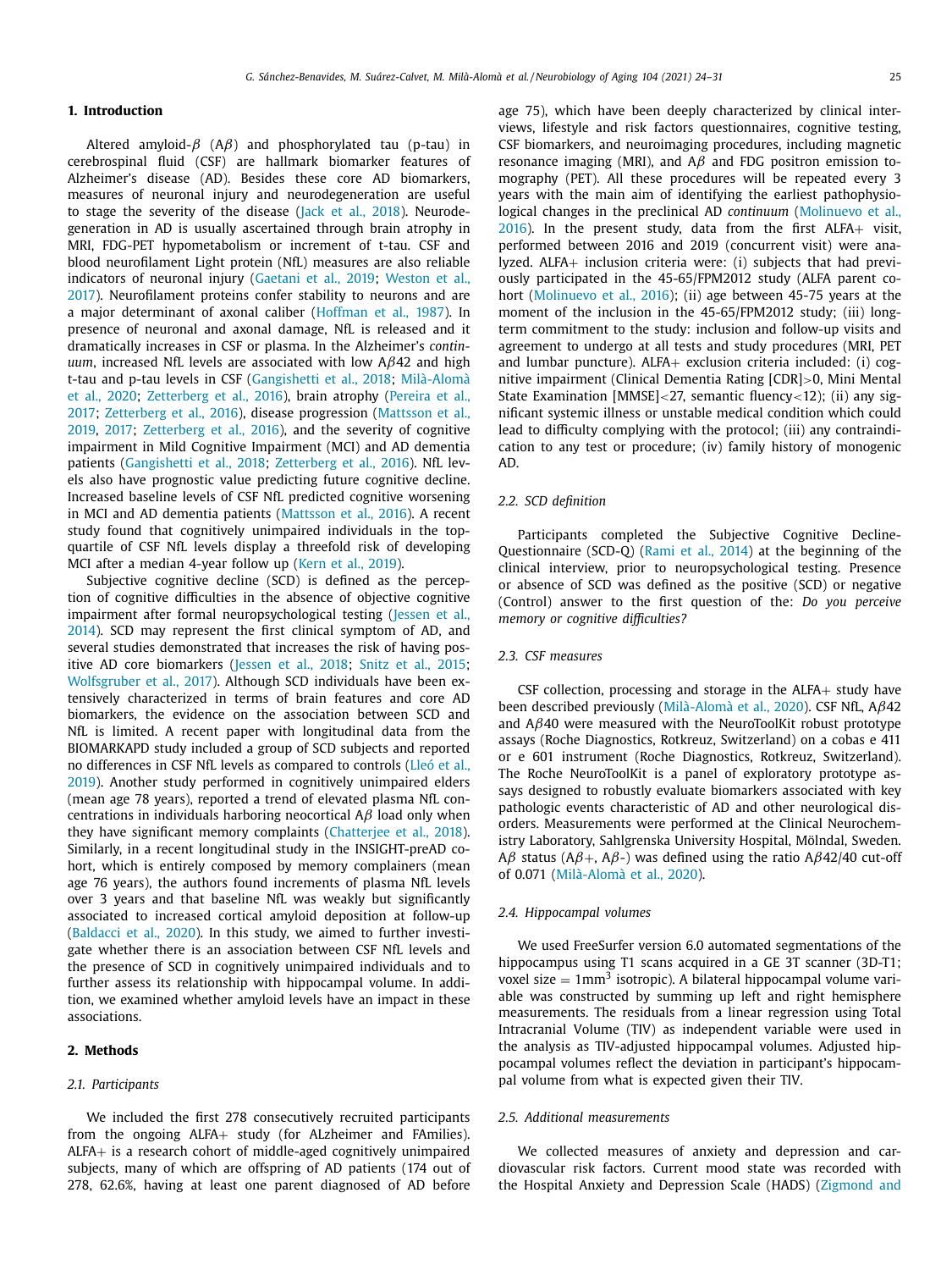| . . | $\sim$ |
|-----|--------|
|     |        |

Descriptive data of sociodemographic, *APOE*-ε4 status, mood and vascular risk score by SCD status.

|                                       | Controls, $n = 200$ | SCD, $n = 78$ |
|---------------------------------------|---------------------|---------------|
| Age, mean (SD)                        | 60.56 (4.96)        | 61.80 (4.32)  |
| Years of education, mean (SD)         | 13.42 (3.57)        | 13.26 (3.56)  |
| Females, $n$ $(\%)$                   | 129 (64.5%)         | 53 (67.9%)    |
| APOE- $\varepsilon$ 4 carriers, n (%) | 88 (44%)            | 41 (52.6%)    |
| $A\beta +$ , n (%)                    | 58 (29%)            | 30 (38.5%)    |
| HADS, mean (SD)                       | 6.3(4.7)            | $9.0(5.2)^a$  |
| CAIDE score, mean (SD)                | 9.2(2.1)            | 9.4(1.8)      |

Aβ positivity defined as  $Aβ42/40$  ratio below the 0.071 cut-off.

Key: CAIDE, Cardiovascular Risk Factors, Aging, and Incidence of Dementia risk score; HADS, Hospital Anxiety and Depression Scale.

 $a$   $p$  < 0.001 in independent samples t-test.

[Snalth,](#page-7-0) 1983). For vascular risk factors we used the CAIDE (Cardiovascular Risk Factors, Aging, and Incidence of Dementia) dementia risk score model 1. In brief, the CAIDE includes categorized variables (age, education, sex, systolic blood pressure, body mass index, total cholesterol and physical activity) to calculate a global score that ranges from 0 to 15 [\(Kivipelto](#page-6-0) et al., 2006).

## *2.6. Statistical analyses*

We compared mean CSF NfL levels between Controls and SCD by means of ANCOVA, with CSF NfL as dependent variable, SCD group as factor, and age, gender and HADS as covariates. Additional ANCOVA models including continuous and dichotomous CSF  $A\beta$ 42/40 measures and the interaction term SCD<sup>\*</sup>A $\beta$ 42/40 were computed to explore the effect of  $A\beta$ 42/40. Further models stratifying by A $\beta$  status (A $\beta$ + and A $\beta$ - individuals) were also performed.

The association between CSF NfL and hippocampal volume was assessed using linear models, with the TIV-adjusted bilateral hippocampal volume as dependent variable, CSF NfL as independent variable and age and gender as covariates. Separate models including interaction terms SCD∗CSF NfL and CSF Aβ42/40∗SCD were ran and further stratified analyses by  $A\beta$ -status and SCD groups were performed.

Additional analysis further including the CAIDE risk score as a covariate were conducted to elucidate if vascular risk had an effect in the observed associations. The logarithmic transformation of CSF NfL,  $log_{10}(NfL)$ , was used in all analyses to meet the assumption of normality. Significance was assumed at the level of *p* < 0.05 for main effects and at  $p < 0.1$  for interactions.

## **3. Results**

Seventy-eight out of the 278 individuals (28.1%) were classified as having SCD. There were no differences between Controls and SCD in age, education, CAIDE score, gender or *APOE*-ε4 status. SCD subjects had higher scores in the HADS, reflecting a higher degree of anxiety and depressive symptoms (Table 1).

## *3.1. Differences in CSF NfL, CSF A*β*42/40 and neuroimaging measures between SCD and controls*

Descriptive data for CSF and neuroimaging measures are shown in [Table](#page-3-0) 2. SCD individuals had higher CSF NfL ( $p = 0.002$ , Partial  $\eta^2$ =0.033) and lower CSF A $\beta$ 42/40 ( $p = 0.044$ , Partial  $\eta^2 = 0.015$ ) with respect to Controls after adjusting by age, gender and HADS score.

When the CSF  $A\beta$ 42/40 was introduced as a covariate in the model (without modeling interactions) the differences in CSF NfL between SCD and Controls remained significant ( $p = 0.008$ , Partial  $\eta^2 = 0.026$ ). In models including interaction terms we found significant interactions between SCD and both continuous and dichotomous A $\beta$  measures (SCD<sup>\*</sup>CSF A $\beta$ 42/40,  $p = 0.028$ , Partial  $\eta^2$  = 0.018; SCD<sup>\*</sup>A $\beta$ -status,  $p$  = 0.065, Partial  $\eta^2$  = 0.013; see [Table](#page-3-0) 3 and [Fig.](#page-3-0) 1).

With regard to neuroimaging measures, no differences in hippocampal and TIV volumes were found between SCD and Controls.

## *3.2. SCD effect on CSF NfL stratified by A*β *status*

We observed significant differences in CSF NfL between SCD and Controls in  $A\beta$ + individuals (n = 88, p = 0.01, Partial  $\eta^2$  = 0.079), while no significant differences were found in the A $\beta$ group ( $n = 190$ ) ( $p = 0.13$ , Partial  $\eta^2 = 0.012$ ).

## *3.3. Association between CSF NfL and hippocampal volume*

Hippocampal volume was not associated to CSF NfL in the whole sample ( $p = 0.49$ ). We found a significant interaction with Aβ status (Aβ<sup>\*</sup>NfL,  $p = 0.09$ ), but not with SCD status (SCD<sup>\*</sup>CSF NfL,  $p = 0.48$ ). In stratified analyses by A $\beta$  status a trend for a negative association was observed in the  $A\beta$ + group (Beta = <sup>−</sup>1.19, *<sup>p</sup>* <sup>=</sup> 0.13), but not in <sup>A</sup>β- individuals (*<sup>p</sup>* <sup>=</sup> 0.44). We further stratified these groups by SCD status and observed a significant association only in those  $A\beta$ + that also display SCD (n = 30), in which a moderate negative relationship was observed (Beta  $=$  $-3.0, p = 0.039$ , age-adjusted  $r = 0.38$ ; see [Table](#page-3-0) 4 and [Fig.](#page-4-0) 2).

#### *3.4. Models adjusted by cardiovascular risk score*

We repeated the analyses including the CAIDE as an additional covariate to rule out the effect of cardiovascular damage and no changes in interactions and stratified results were observed. Differences in CSF NfL between SCD and Controls after stratifying by  $A\beta$ status remained significant only in  $A\beta$ + individuals ( $p = 0.014$ ) as well as the association between hippocampal volume and CSF NfL in SCD individuals that are  $A\beta$ + (Beta = -3.2, *p* = 0.029).

## **4. Discussion**

In this study, we aimed to investigate the effect of SCD in CSF NfL levels, the association between NfL and hippocampal volumes and the interaction with  $A\beta$ . Our results show that CSF NfL is elevated in cognitively unimpaired SCD individuals as compared to Controls, and this difference is driven by  $A\beta$ + individuals. Additionally, there is a negative association between CSF NfL levels and hippocampal volumes only in  $A\beta$ + individuals that also have SCD. These associations are independent of age, gender, mood and cardiovascular risk.

Our results showing increased CSF NfL in SCD individuals are in line with previous studies that have found evidences of neurodegeneration in this population using other biomarkers such as reduced medial [temporal](#page-6-0) lobe volume (Hu et al., [2019;](#page-6-0) Jessen et al., 2006; [Perrotin](#page-7-0) et al., 2015; [Scheef](#page-7-0) et al., 2012) and FDG-PET hypometabolism in AD-vulnerable regions [\(Scheef](#page-7-0) et al., 2012; Van Der [Gucht](#page-7-0) et al., 2015). Studies using CSF t-tau found a relatively small percentage of SCD individuals above the cut-offs of abnormality, between 18 and 31% (Hu et al., [2019;](#page-6-0) [Wolfsgruber](#page-7-0) et al., 2019, 2017), and mean levels consistently did not show differences as compared to controls [\(Lleó et](#page-6-0) al., 2019; [Miebach](#page-6-0) et al., 2019; [Valech](#page-7-0) et al., 2018; [Wolfsgruber](#page-7-0) et al., 2020, 2017). Therefore, CSF NfL may be a more sensitive biomarker of neurodegeneration than t-tau in SCD. Although the only study directly comparing CSF NfL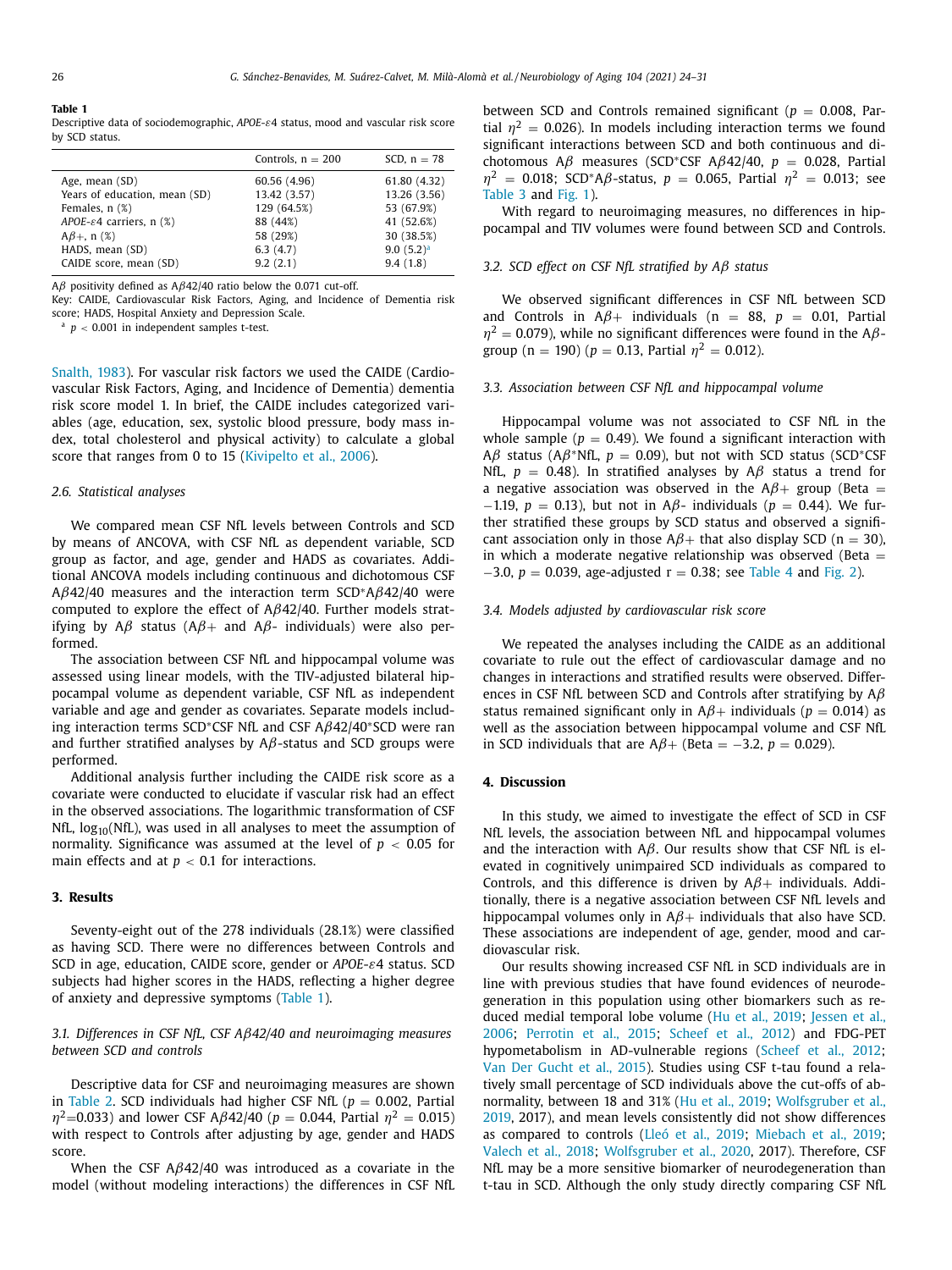<span id="page-3-0"></span>

| Table |  |
|-------|--|
|-------|--|

Descriptive data of CSF and neuroimaging measures by SCD status.

|                                                              | Controls, $n = 200$ | SCD, $n = 78$           |
|--------------------------------------------------------------|---------------------|-------------------------|
| CSF NfL $(pg/ml)$ , mean $(SD)$                              | 77.85 (27.17)       | 91.38 $(35.78)^b$       |
| CSF $A\beta$ 42/40, mean (SD)                                | 0.08(0.02)          | 0.07(0.02) <sup>a</sup> |
| Right hippocampal volume $(mm^3)$ , mean $(SD)$              | 3255 (305)          | 3221 (307)              |
| Left hippocampal volume $(mm3)$ , mean $(SD)$                | 3226 (318)          | 3190 (325)              |
| Total intracranial volume (TIV, cm <sup>3</sup> ), mean (SD) | 1439.7 (173.3)      | 1430.7 (163.6)          |

 $p < 0.05$ .

 $b$   $p$   $<$  0.01, adjusted by age, gender, and HADS.

#### **Table 3**

Results from the linear models with NfL as the dependent variable, without (Model 1) and with cardiovascular risk adjustment (Model 2).

|               | Model 1       |                  | Model 2 |               |                  |            |
|---------------|---------------|------------------|---------|---------------|------------------|------------|
|               | $\beta$ value | 95% CI           | p value | $\beta$ value | 95%              | p value    |
| SCD           | 0.086         | $0.032 - 0.140$  | 0.002   | 0.083         | 0.029-0.138      | 0.003      |
| $A\beta$      | 0.112         | 0.057-0.168      | < 0.001 | 0.111         | 0.055-0.166      | ${<}0.001$ |
| Age           | 0.013         | $0.010 - 0.016$  | < 0.001 | 0.014         | $0.011 - 0.017$  | ${<}0.001$ |
| Gender        | 0.071         | $0.040 - 0.102$  | < 0.001 | 0.073         | $0.041 - 0.103$  | < 0.001    |
| HADS score    | 0.000         | $-0.003 - 0.003$ | 0.827   | 0.000         | $-0.003 - 0.003$ | 0.948      |
| CAIDE score   | ۰             |                  |         | $-0.008$      | $-0.019 - 0.003$ | 0.131      |
| $SCD^*A\beta$ | 0.063         | $-0.004 - 0.129$ | 0.065   | 0.062         | $-0.005 - 0.130$ | 0.071      |

Aβ positivity defined as  $Aβ42/40$  ratio below the 0.071 cut-off.

Key: CAIDE, Cardiovascular Risk Factors, Aging, and Incidence of Dementia risk score; HADS, Hospital Anxiety and Depression Scale; SCD, Subjective Cognitive Decline.

#### **Table 4**

Results from the linear models with TIV-adjusted hippocampal volume as the dependent variable in the stratified sample. Models without (Model 1) and with cardiovascular risk adjustment (Model 2) in extreme subgroups (A $\beta$ – Controls and A $\beta$ + with SCD) are shown.

|                               | Model 1       |                  |         |            | Model 2          |         |  |
|-------------------------------|---------------|------------------|---------|------------|------------------|---------|--|
|                               | $\beta$ value | 95% CI           | p value | value<br>Β | 95%              | p value |  |
| $A\beta$ – Controls (n = 142) |               |                  |         |            |                  |         |  |
| Age                           | $-0.050$      | $-0.092 - 0.009$ | 0.017   | $-0.042$   | $-0.086 - 0.003$ | 0.069   |  |
| Gender                        | 0.198         | $-0.185 - 0.581$ | 0.309   | 0.273      | $-0.120 - 0.667$ | 0.172   |  |
| NfI.                          | 0.425         | $-1.038 - 1.887$ | 0.567   | 0.338      | $-1.169 - 1.845$ | 0.658   |  |
| CAIDE score                   |               |                  |         | $-0.053$   | $-0.184 - 0.078$ | 0.425   |  |
| $A\beta$ + with SCD (n = 30)  |               |                  |         |            |                  |         |  |
| Age                           | 0.000         | $-0.097 - 0.096$ | 0.995   | $-0.003$   | $-0.098 - 0.092$ | 0.950   |  |
| Gender                        | 0.311         | $-0.552 - 1.173$ | 0.466   | 0.037      | $-0.905 - 0.979$ | 0.936   |  |
| NfI.                          | $-3.050$      | $-5.932 - 0.167$ | 0.039   | $-3.211$   | $-6.060 - 0.32$  | 0.029   |  |
| CAIDE score                   |               |                  |         | 0.215      | $-0.105 - 0.534$ | 0.179   |  |

Key: CAIDE, Cardiovascular Risk Factors, Aging, and Incidence of Dementia risk score; HADS, Hospital Anxiety and Depression Scale.



**Fig. 1.** Interaction effect between Aβ and SCD status on CSF NfL levels. Age and mood-adjusted log values for NfL are plotted. SCD, Subjective cognitive decline; Aβ, amyloidbeta status defined by CSF  $A\beta$ 42/40.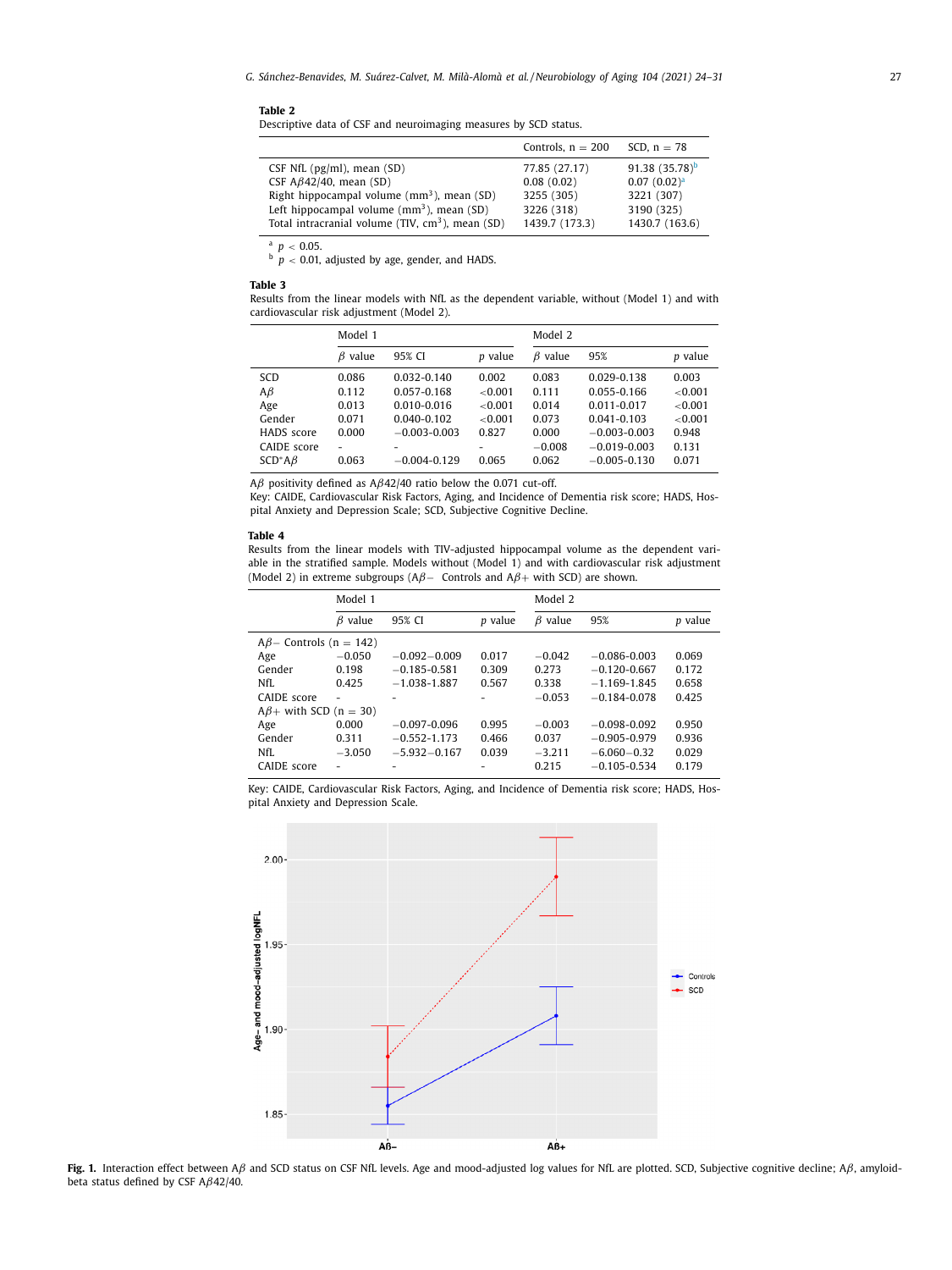<span id="page-4-0"></span>

**Fig. 2.** Association between hippocampal volume and CSF NfL by Aβ status and SCD groups. Log values for NfL are plotted. SCD, Subjective cognitive decline; Aβ, amyloidbeta status defined by CSF Aβ42/40.

levels between SCD and control individuals reported no significant differences [\(Lleó et](#page-6-0) al., 2019), such divergent findings may be explained by differences in recruitment methods and sample characteristics. Although sample sizes of SCD groups in both studies are similar (75 *vs* 78), our study was mono-centric, while in the BIOMARKAPD study the sample was recruited from 13 different sites, including both clinical and non-clinical cohorts. It is known that recruitment setting influences results in SCD populations [\(Rodríguez-Gómez](#page-7-0) et al., 2015), therefore, heterogeneity in SCD definitions by center may had have an impact on their results. Also, our sample was enriched in AD risk factors as compared to theirs (e.g. *APOE*-ε4 frequency in SCD 52.6%vs 19.4%) and we observed a significant increase of  $A\beta$  pathology in our SCD group. Considering that differences in CSF NfL in our study were driven by SCD individuals with higher A $\beta$  pathology, the lower A $\beta$  burden in the previous study may also underlie the contrasting findings.

Although CSF NfL is generally associated to  $A\beta$  pathology, it has been suggested that CSF NfL reflects  $A\beta$ -independent neurodegeneration and clinical progression in AD (Kern et al., [2019;](#page-6-0) [Mattsson](#page-6-0) et al., 2016; [Zetterberg](#page-7-0) et al., 2016). However, our results provide evidence of an interplay between SCD and NfL levels that is clearly influenced by  $A\beta$  status. This is in line with the trend reported by Chatterjee et al. in their study [\(Chatterjee](#page-6-0) et al., 2018), in which plasma NfL was slightly increased only in those individuals in which a positive amyloid status and SCD concur, and also with the positive association between plasma NfL levels and baseline and longitudinal brain amyloid deposition observed by Baldacci et al in memory complainers [\(Baldacci](#page-6-0) et al., 2020). These findings support the notion that SCD may be an early indicator of neurodegeneration in individuals that are already in the Alzheimer's *continuum*  $(A\beta+)$ . This is further supported by the observed associations between CSF NfL and hippocampal volumes, in which a moderate association was found only in  $A\beta +$ individuals that also had SCD. Hippocampal atrophy paralleling increasing CSF NfL has been consistently described in cross-sectional and longitudinal studies in both symptomatic and cognitively unimpaired subjects [\(Mattsson](#page-6-0) et al., 2019, 2016; [Zetterberg](#page-7-0) et al., [2016\)](#page-7-0) but this is the first study that found an effect of SCD status in such association in cognitively unimpaired individuals.

Since CSF NfL levels may be increased in individuals with vascular-related brain damage [\(Mielke](#page-7-0) et al., 2019) we further adjusted the main analysis by the CAIDE risk score, composed by well-known cardiovascular risk variables (including cholesterol, body mass index, blood pressure levels and physical activity). The inclusion of this variable in the models did not change the observed associations, suggesting that they are independent of vascular risk factors, and replicates the recent results in plasma NfL observed in the INISGHT-PreAD study, in which vascular risk factors neither influenced this measure in SCD [\(Baldacci](#page-6-0) et al., 2020). Globally, both findings give further support to the usefulness of NfL measures as a reliable marker of neurodegeneration in the early stages of Alzheimer's disease.

A recent study on the dynamics of cognition and biomarkers across the spectrum of AD suggest that changes in CSF NfL occur approximately at the same time as memory decline and Aβ42 changes in CSF [\(Hadjichrysanthou](#page-6-0) et al., 2020). If our findings are confirmed, CSF  $A\beta$ 42/40 and NfL may be useful as an early biomarker of mild neurodegeneration underpinning the experienced subtle cognitive changes that triggers the subjective perception of decline.

This study is not free of limitations. The cross-sectional nature of the measures prevents us from drawing conclusions on the impact of CSF NfL on the clinical progression of SCD individuals. However, the follow-up of the ALFA+ cohort is undergoing and future studies will help to elucidate this. Another limitation of this study relates to the overlook of tau pathology measures in the analysis. Increased NfL levels are associated to elevated tau pathology and, therefore, we cannot rule out a possible effect of tau levels in the observed associations. Future analysis will explore such relationships. We would like to highlight that although the size of the global sample can be considered adequate, the smaller number of individuals per group in the stratified analyses should be taking into account when interpreting the findings, that need to be replicated in larger samples. Finally, this sample is composed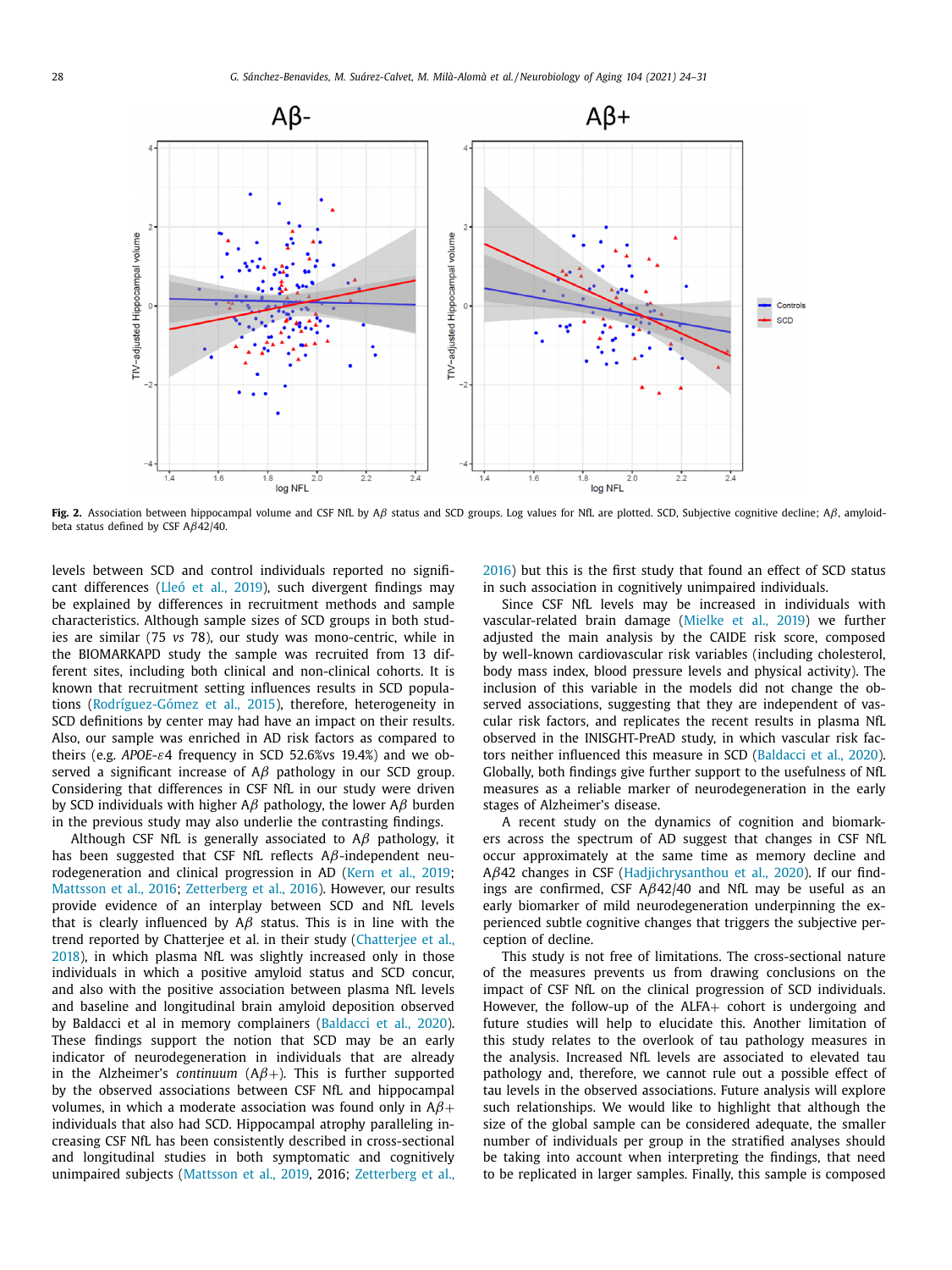<span id="page-5-0"></span>of cognitively unimpaired individuals at increased risk of AD that participate in a research project, and is well known that the setting of recruitment of SCD (memory clinics vs general population) highly impacts the outcomes [\(Abdelnour](#page-6-0) et al., 2017) and therefore the generalizability of the present results.

In conclusion, our results suggest that SCD may be associated to neurodegeneration as measured by CSF NfL, and this association seems related to underling  $A\beta$  pathology. Thus, subjective reports of cognitive decline in  $A\beta$ + individuals may indicate the presence of AD-related neurodegeneration.

## **Author contribution**

Gonzalo Sánchez-Benavides: Conceptualization, Formal analysis, Investigation, Writing - original draft. Marc Suárez-Calvet: Conceptualization, Investigation, Methodology, Writing - review & editing. Marta Milà-Alomà: Investigation. Eider M. Arenaza-Urquijo: Conceptualization, Writing - review & editing. Oriol Grau-Rivera: Conceptualization, Investigation, Writing - review & editing. Grégory Operto: Data curation, Investigation, Software. Juan Domingo Gispert: Supervision, Writing - review & editing. Natalia Vilor-Tejedor: Methodology, Writing - review & editing. Aleix Sala-Vila: Conceptualization, Writing - review & editing. Marta Crous-Bou: Conceptualization, Methodology, Writing - review & editing. José Maria González-de-Echávarri: Investigation, Visualization. Carolina Minguillon: Project administration, Writing - review & editing. Karine Fauria: Project administration. Maryline Simon: Resources, Writing - review & editing. Gwendlyn Kollmorgen: Resources, Writing - review & editing. Henrik Zetterberg: Resources, Writing - review & editing. Kaj Blennow: Resources, Writing - review & editing. José Luis Molinuevo: Conceptualization, Supervision, Writing - review & editing

Conceptualization, Data curation, Formal analysis, Funding acquisition, Investigation, Methodology, Project administration, Resources, Software, Supervision, Validation, Visualization, Roles/Writing - original draft, Writing - review & editing.

#### **Submission declaration and verification**

The work described in this manuscript has not been published previously and it is not under consideration for publication elsewhere. Its publication is approved by all authors and tacitly or explicitly by the responsible authorities where the work was carried out, and, if accepted, it will not be published elsewhere in the same form, in English or in any other language, including electronically without the written consent of the copyright-holder.

#### **Disclosure statement**

JLM has served/serves as a consultant or at advisory boards for the following for-profit companies, or has given lectures in symposia sponsored by the following for-profit companies: Roche Diagnostics, Genentech, Novartis, Lundbeck, Oryzon, Biogen, Lilly, Janssen, Green Valley, MSD, Eisai, Alector, BioCross, GE Healthcare, ProMIS Neurosciences, NovoNordisk, Zambón, Cytox and Nutricia.

HZ has served at scientific advisory boards for Denali, Roche Diagnostics, Wave, Samumed, Siemens Healthineers, Pinteon Therapeutics and CogRx, has given lectures in symposia sponsored by Fujirebio, Alzecure and Biogen, and is a co-founder of Brain Biomarker Solutions in Gothenburg AB (BBS), which is a part of the GU Ventures Incubator Program (outside submitted work).

KB has served as a consultant, at advisory boards, or at data monitoring committees for Abcam, Axon, Biogen, JOMDD/Shimadzu. Julius Clinical, Lilly, MagQu, Novartis, Roche Diagnostics, and Siemens Healthineers, and is a co-founder of Brain Biomarker Solutions in Gothenburg AB (BBS), which is a part of the GU Ventures Incubator Program. KB has served as a consultant, at advisory boards, or at data monitoring committees for Abcam, Axon, Biogen, JOMDD/Shimadzu. Julius Clinical, Lilly, MagQu, Novartis, Roche Diagnostics, and Siemens Healthineers, and is a co-founder of Brain Biomarker Solutions in Gothenburg AB (BBS), which is a part of the GU Ventures Incubator Program.

MS is a full-time employee and shareholder of Roche Diagnostics International, Ltd.

GK is a full-time employee of Roche Diagnostics GmbH.

The rest of the authors have no conflict of interest to declare.

## **Acknowledgments**

Collaborators of the ALFA study are: Annabella Beteta, Raffaele Cacciaglia, Alba Cañas, Carme Deulofeu, Irene Cumplido, Ruth Dominguez, Maria Emilio, Carles Falcon, Sherezade Fuentes, Laura Hernandez, Gema Huesa, Jordi Huguet, Karine Fauria, Paula Marne, Tania Menchón, Albina Polo, Sandra Pradas, Gemma Salvadó, Anna Soteras and Marc Vilanova.

The authors thank Roche Diagnostics International Ltd. for providing the kits to measure CSF biomarkers, and the laboratory technicians at the Clinical Neurochemistry Lab in Mölndal, Sweden, who performed the analyses. ELECSYS, COBAS and COBAS E are registered trademarks of Roche. The Elecsys  $β$ -Amyloid (1-42) CSF immunoassay in use is not a commercially available IVD assay. It is an assay that is currently under development and for investigational use only. The measuring range of the assay is 200 (lower technical limit) – 1700 pg/mL (upper technical limit). The performance of the assay beyond the upper technical limit has not been formally established. Therefore, use of values above the upper technical limit, which are provided based on an extrapolation of the calibration curve, is restricted to exploratory research purposes and is excluded for clinical decision making. This publication is part of the ALFA study (ALzheimer and FAmilies). The authors would like to express their most sincere gratitude to the ALFA project participants, without whom this research would have not been possible. The authors thank Roche Diagnostics International Ltd. for providing the kits to measure CSF biomarkers, and the laboratory technicians at the Clinical Neurochemistry Lab in Mölndal, Sweden, who performed the analyses. ELECSYS, COBAS and COBAS E are registered trademarks of Roche. The Elecsys  $\beta$ -Amyloid (1-42) CSF immunoassay in use is not a commercially available IVD assay. It is an assay that is currently under development and for investigational use only. The measuring range of the assay is 200 (lower technical limit) 1700 pg/mL (upper technical limit). The performance of the assay beyond the upper technical limit has not been formally established. Therefore, use of values above the upper technical limit, which are provided based on an extrapolation of the calibration curve, is restricted to exploratory research purposes and is excluded for clinical decision making.

The research leading to these results has received funding from "la Caixa" Foundation (LCF/PR/GN17/10300004) and the Alzheimer's Association and an international anonymous charity foundation through the TriBEKa Imaging Platform project (TriBEKa-17-519007). Additional support has been received from the Universities and Research Secretariat, Ministry of Business and Knowledge of the Catalan Government under the grant no. 2017-SGR-892. MS-C received funding from the European Union's Horizon 2020 Research and Innovation Program under the Marie Sklodowska-Curie action grant agreement No 752310, and currently receives funding from the Spanish Ministry of Science, Innovation and Universities (Juan de la Cierva Programme grant IJC2018-037478-I). EMA-U is supported by the Spanish Ministry of Science, Innovation and Universities - Spanish State Research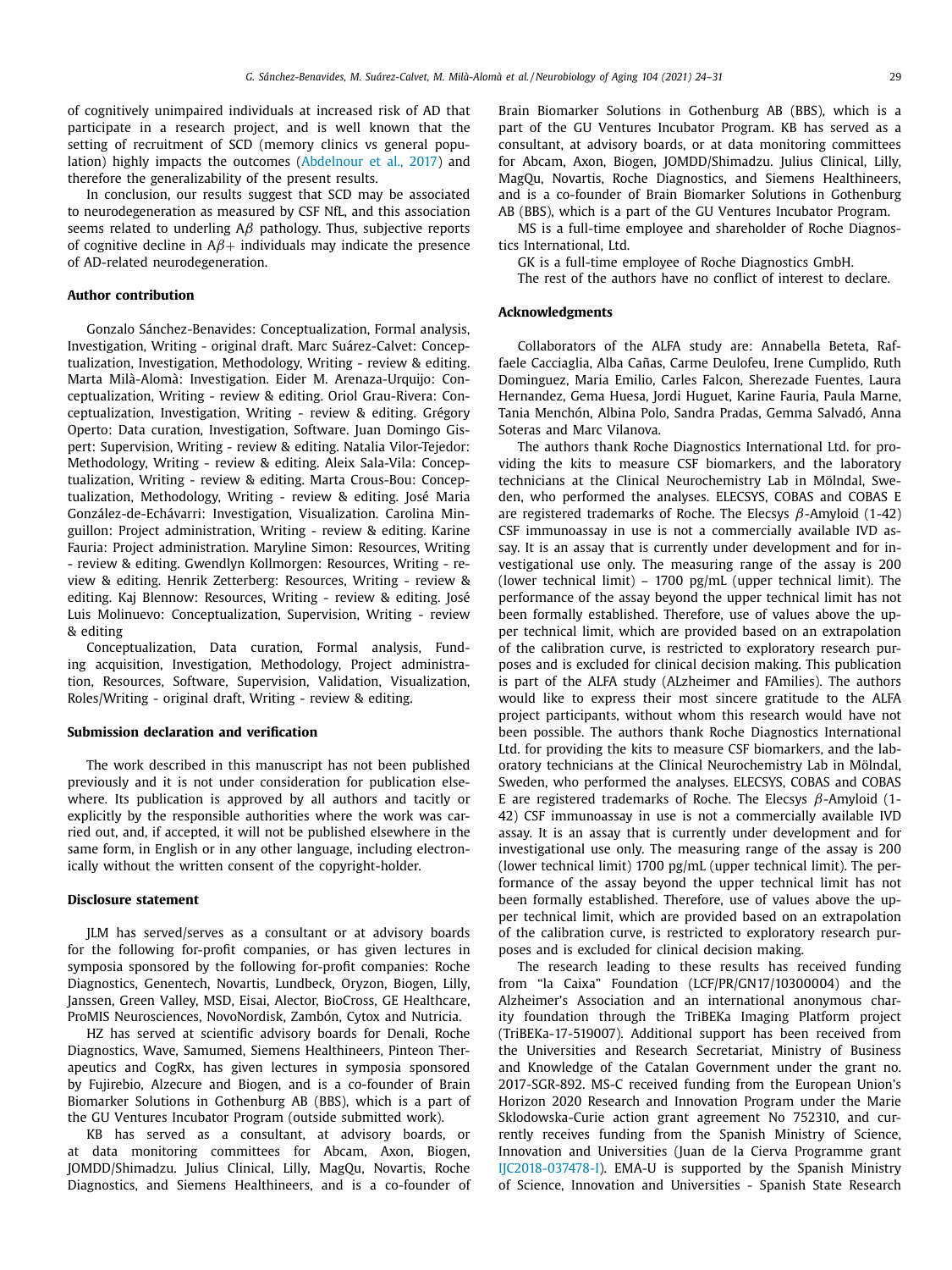<span id="page-6-0"></span>Agency [\(RYC2018-026053-I\)](#page-5-0) and is recipient of the Alzheimer's Association Research Grant (AARC 2019-AARG 644641). OG-R is supported by the Spanish Ministry of Science, Innovation and Universities (FJCI-2017-33437). JDG holds a 'Ramón y Cajal' fellowship (RYC-2013-13054). NV-T is funded by a post-doctoral grant, Juan de la Cierva Programme (FJC2018-038085-I), Ministry of Science and Innovation– Spanish State Research Agency. ASV is the recipient of an Instituto de Salud Carlos III Miguel Servet II fellowship (CP II 17/00029). HZ is a Wallenberg Scholar supported by grants from the Swedish Research Council [\(#2018-02532\),](https://doi.org/10.13039/501100000781) the European Research Council (#681712), Swedish State Support for Clinical Research (#ALFGBG-720931), the Alzheimer Drug Discovery Foundation (ADDF), USA [\(#201809-2016862\),](https://doi.org/10.13039/100002565) and the UK Dementia Research Institute at UCL. KB is supported by the Alzheimer Drug Discovery Foundation (ADDF), USA (#RDAPB-201809-2016615), the Swedish Alzheimer Foundation (#AF-742881), [Hjärnfonden,](https://doi.org/10.13039/501100003792) Sweden (#FO2017-0243), the Swedish state under the agreement between the Swedish government and the County Councils, the ALF-agreement (#ALFGBG-715986), and European Union Joint Program for Neurodegenerative Disorders (JPND2019-466-236).

#### **References**

- Abdelnour, C., Rodríguez-Gómez, O., Alegret, M., Valero, S., Moreno-Grau, S., Sanabria, Á., Hernández, I., Rosende-Roca, M., Vargas, L., Mauleón, A., Sánchez, D., Espinosa, A., Ortega, G., Pérez-Cordón, A., Diego, S., Gailhajanet, A., Guitart, M., Sotolongo-Grau, Ó., Ruiz, A., Tárraga, L., Boada, M., 2017. Impact of recruitment methods in subjective cognitive decline. J. Alzheimers Dis. 57, 625– 632. doi[:10.3233/JAD-160915.](https://doi.org/10.3233/JAD-160915)
- Baldacci, F., Lista, S., Manca, M.L., Chiesa, P.A., Cavedo, E., Lemercier, P., Zetterberg, H., Blennow, K., Habert, M.O., Potier, M.C., Dubois, B., Vergallo, A., Hampel, H., 2020. Age and sex impact plasma NFL and t-Tau trajectories in individuals with subjective memory complaints: a 3-year follow-up study. Alzheimers Res. Ther. 12, 1–12. doi[:10.1186/s13195-020-00704-4.](https://doi.org/10.1186/s13195-020-00704-4)
- Chatterjee, P., Goozee, K., Sohrabi, H.R., Shen, K., Shah, T., Asih, P.R., Dave, P., Manyan, C., Taddei, K., Chung, R., Zetterberg, H., Blennow, K., Martins, R.N., 2018. Association of plasma neurofilament light chain with neocortical amyloid- $\beta$  load and cognitive performance in cognitively normal elderly participants. J. Alzheimers Dis. 63, 479–487. doi[:10.3233/JAD-180025.](https://doi.org/10.3233/JAD-180025)
- Gaetani, L., Blennow, K., Calabresi, P., Di Filippo, M., Parnetti, L., Zetterberg, H., 2019. Neurofilament light chain as a biomarker in neurological disorders. J. Neurol. Neurosurg. Psychiatry 1–12. doi[:10.1136/jnnp-2018-320106.](https://doi.org/10.1136/jnnp-2018-320106)
- Gangishetti, U., Howell, Christina, J., Perrin, R.J., Louneva, N., Watts, K.D., Kollhoff, A., Grossman, M., Wolk, D.A., Shaw, L.M., Morris, J.C., Trojanowski, J.Q., Fagan, A.M., Arnold, S.E., Hu, W.T., 2018. Non-beta-amyloid/tau cerebrospinal fluid markers inform staging and progression in Alzheimer's disease. Alzheimers Res. Ther. 10, 98. doi[:10.1186/s13195-018-0426-3.](https://doi.org/10.1186/s13195-018-0426-3)
- Hadjichrysanthou, C., Evans, S., Bajaj, S., Siakallis, L.C., McRae-McKee, K., de Wolf, F., Anderson, R.M., 2020. The dynamics of biomarkers across the clinical spectrum of Alzheimer's disease. Alzheimers. Res. Ther. 12, 74. doi:10.1186/ [s13195-020-00636-z.](https://doi.org/10.1186/s13195-020-00636-z)
- Hoffman, P.N., Cleveland, D.W., Griffin, J.W., Landes, P.W., Cowan, N.J., Price, D.L., 1987. Neurofilament gene expression: a major determinant of axonal caliber. Proc. Natl. Acad. Sci. U. S. A. 84, 3472–3476. doi[:10.1073/pnas.84.10.3472.](https://doi.org/10.1073/pnas.84.10.3472)
- Hu, X., Teunissen, C.E., Spottke, A., Heneka, M.T., Düzel, E., Peters, O., Li, S., Priller, J., Buerger, K., Teipel, S., Laske, C., Verfaillie, S.C.J., Barkhof, F., Coll-Padrós, N., Rami, L., Molinuevo, J.L., van der Flier, W.M., Jessen, F., 2019. Smaller medial temporal lobe volumes in individuals with subjective cognitive decline and biomarker evidence of Alzheimer's disease—data from three memory clinic studies. Alzheimers Dement. 15, 185–193. doi[:10.1016/j.jalz.2018.09.002.](https://doi.org/10.1016/j.jalz.2018.09.002)
- Jack, C.R., Bennett, D.A., Blennow, K., Carrillo, M.C., Dunn, B., Haeberlein, S.B., Holtzman, D.M., Jagust, W., Jessen, F., Karlawish, J., Liu, E., Molinuevo, J.L., Montine, T., Phelps, C., Rankin, K.P., Rowe, C.C., Scheltens, P., Siemers, E., Snyder, H.M., Sperling, R., Elliott, C., Masliah, E., Ryan, L., Silverberg, N., 2018. NIA-AA research framework: toward a biological definition of Alzheimer's disease. Alzheimer's Dement. 14, 535–562. doi[:10.1016/j.jalz.2018.02.018.](https://doi.org/10.1016/j.jalz.2018.02.018)
- Jessen, F., Amariglio, R.E., van Boxtel, M., Breteler, M., Ceccaldi, M., Chételat, G., Dubois, B., Dufouil, C., Ellis, K.A., van der Flier, W.M., Glodzik, L., van Harten, A.C., de Leon, M.J., McHugh, P., Mielke, M.M., Molinuevo, J.L., Mosconi, L., Osorio, R.S., Perrotin, A., Petersen, R.C., Rabin, L.A., Rami, L., Reisberg, B., Rentz, D.M., Sachdev, P.S., de la Sayette, V., Saykin, A.J., Scheltens, P., Shulman, M.B., Slavin, M.J., Sperling, R.A., Stewart, R., Uspenskaya, O., Vellas, B., Visser, P.J., Wagner, M.Subjective Cognitive Decline Initiative (SCD-I) Working Group, 2014. A conceptual framework for research on subjective cognitive decline in preclinical Alzheimer's disease. Alzheimer's Dement. 10, 844– 852. doi[:10.1016/j.jalz.2014.01.001.](https://doi.org/10.1016/j.jalz.2014.01.001)
- Jessen, F., Feyen, L., Freymann, K., Tepest, R., Maier, W., Heun, R., Schild, H.H., Scheef, L., 2006. Volume reduction of the entorhinal cortex in subjective mem-

ory impairment. Neurobiol. Aging 27, 1751–1756. [doi:10.1016/j.neurobiolaging.](https://doi.org/10.1016/j.neurobiolaging.2005.10.010) 2005.10.010.

- Jessen, F., Spottke, A., Boecker, H., Brosseron, F., Buerger, K., Catak, C., Fliessbach, K., Franke, C., Fuentes, M., Heneka, M.T., Janowitz, D., Kilimann, I., Laske, C., Menne, F., Nestor, P., Peters, O., Priller, J., Pross, V., Ramirez, A., Schneider, A., Speck, O., Spruth, E.J., Teipel, S., Vukovich, R., Westerteicher, C., Wiltfang, J., Wolfsgruber, S., Wagner, M., Düzel, E., 2018. Design and first baseline data of the DZNE multicenter observational study on predementia Alzheimer's disease (DELCODE). Alzheimers Res. Ther. 10. doi[:10.1186/s13195-017-0314-2.](https://doi.org/10.1186/s13195-017-0314-2)
- Kern, S., Syrjanen, J.A., Blennow, K., Zetterberg, H., Skoog, I., Waern, M., Hagen, C.E., Van Harten, A.C., Knopman, D.S., Jack, C.R., Petersen, R.C., Mielke, M.M., 2019. Association of cerebrospinal fluid neurofilament light protein with risk of mild cognitive impairment among individuals without cognitive impairment. JAMA Neurol 76, 187–193. doi[:10.1001/jamaneurol.2018.3459.](https://doi.org/10.1001/jamaneurol.2018.3459)
- Kivipelto, M., Ngandu, T., Laatikainen, T., Winblad, B., Soininen, H., Tuomilehto, J., 2006. Risk score for the prediction of dementia risk in 20 years among middle aged people: a longitudinal, population-based study. Lancet Neurol 5, 735–741. doi[:10.1016/S1474-4422\(06\)70537-3.](https://doi.org/10.1016/S1474-4422(06)70537-3)
- Lleó, A., Alcolea, D., Martínez-Lage, P., Scheltens, P., Parnetti, L., Poirier, J., Simonsen, A.H., Verbeek, M.M., Rosa-Neto, P., Slot, R.E.R., Tainta, M., Izaguirre, A., Reijs, B.L.R., Farotti, L., Tsolaki, M., Vandenbergue, R., Freund-Levi, Y., Verhey, F.R.J., Clarimón, J., Fortea, J., Frolich, L., Santana, I., Molinuevo, J.L., Lehmann, S., Visser, P.J., Teunissen, C.E., Zetterberg, H., Blennow, K., 2019. Longitudinal cerebrospinal fluid biomarker trajectories along the Alzheimer's disease continuum in the BIOMARKAPD study. Alzheimers Dement. 15, 742–753. doi[:10.1016/j.jalz.2019.01.015.](https://doi.org/10.1016/j.jalz.2019.01.015)
- Mattsson, N., Andreasson, U., Zetterberg, H., Blennow, K., Weiner, M.W., Aisen, P.Toga, A.W., Petersen, R., Jack, C.R., Jagust, W., Trojanowki, J.Q., Shaw, L.M., Beckett, L., Green, R.C., Saykin, A.J., Morris, J.C., Khachaturian, Z., Sorensen, G., Carrillo, M., Kuller, L., Raichle, M., Holtzman, D., Paul, S., Davies, P., Fillit, H., Hefti, F., Mesulam, M.M., Potter, W., Snyder, P., Lilly, E., Schwartz, A., Montine, T., Thomas, R.G., Donohue, M., Walter, S., Gessert, D., Sather, T., Jiminez, G., Balasubramanian, A.B., Mason, J., Sim, I., Harvey, D., Bernstein, M., Borowski, B., Gunter, J., Senjem, M., Vemuri, P., Jones, D., Kantarci, K., Ward, C., Fox, N., Thompson, P., Schuff, N., DeCarli, C., Landau, S., Koeppe, R.A., Foster, N., Reiman, E.M., Chen, K., Mathis, C., Cairns, N.J., Franklin, E., Taylor-Reinwald, L., Lee, V., Korecka, M., Figurski, M., Crawford, K., Neu, S., Foroud, T.M., Shen, L., Faber, K., Kim, S., Nho, K., Potkin, S., Thal, L., Albert, M., Frank, R., Hsiao, J., Kaye, J., Quinn, J., Silbert, L., Lind, B., Carter, R., Dolen, S., Schneider, L.S., Pawluczyk, S., Becerra, M., Teodoro, L., Spann, B.M., Brewer, J., Vanderswag, H., Fleisher, A., Heidebrink, J.L., Lord, J.L., Mason, S.S., Albers, C.S., Knopman, D., Johnson, Kris, Doody, R.S., Villanueva-Meyer, J., Pavlik, V., Shibley, V., Chowdhury, M., Rountree, S., Dang, M., Stern, Y., Honig, L.S., Bell, K.L., Ances, B., Carroll, M., Creech, M.L., Mintun, M.A., Schneider, S., Oliver, A., Marson, D., Geldmacher, D., Love, M.N., Griffith, R., Clark, D., Brockington, J., Roberson, E., Grossman, H., Mitsis, E., Shah, R.C., De Toledo-Morrell, L., Duara, R., Greig-Custo, M.T., Barker, W., Onyike, C., D'Agostino, D., Kielb, S., Sadowski, M., Sheikh, M.O., Ulysse, A., Gaikwad, M., Doraiswamy, P.M., Petrella, J.R., Borges-Neto, S., Wong, T.Z., Coleman, E., Arnold, S.E., Karlawish, J.H., Wolk, D.A., Clark, C.M., Smith, C.D., Jicha, G., Hardy, P., Sinha, P., Oates, E., Conrad, G., Lopez, O.L., Oakley, M.A., Simpson, D.M., Porsteinsson, A.P., Goldstein, B.S., Martin, K., Makino, K.M., Ismail, M.S., Brand, C., Preda, A., Nguyen, D., Womack, K., Mathews, D., Quiceno, M., Levey, A.I., Lah, J.J., Cellar, J.S., Burns, J.M., Swerdlow, R.H., Brooks, W.M., Apostolova, L., Tingus, K., Woo, E., Silverman, D.H.S., Lu, P.H., Bartzokis, G., Graff-Radford, N.R., Parfitt, F., Poki-Walker, K., Farlow, M.R., Hake, A.M., Matthews, B.R., Brosch, J.R., Herring, S., Van Dyck, C.H., Carson, R.E., MacAvoy, M.G., Varma, P., Chertkow, H., Bergman, H., Hosein, C., Black, S., Stefanovic, B., Caldwell, C., Hsiung, G.Y.R., Mudge, B., Sossi, V., Feldman, H., Assaly, M., Finger, E., Pasternack, S., Rachisky, I., Trost, D., Kertesz, A., Bernick, C., Munic, D., Rogalski, E., Lipowski, K., Weintraub, S., Bonakdarpour, B., Kerwin, D., Wu, C.K., Johnson, N., Sadowsky, C., Villena, T., Turner, R.S., Johnson, Kathleen, Reynolds, B., Sperling, R.A., Marshall, G., Yesavage, J., Taylor, J.L., Lane, B., Rosen, A., Tinklenberg, J., Sabbagh, M.N., Belden, C.M., Jacobson, S.A., Sirrel, S.A., Kowall, N., Killiany, R., Budson, A.E., Norbash, A., Johnson, P.L., Obisesan, T.O., Wolday, S., Allard, J., Lerner, A., Ogrocki, P., Tatsuoka, C., Fatica, P., Fletcher, E., Maillard, P., Olichney, J., Carmichael, O., Kittur, S., Borrie, M., Lee, T.Y., Bartha, R., Johnson, S., Asthana, S., Carlsson, C.M., Tariot, P., Burke, A., Milliken, A.M., Trncic, N., Reeder, S., Bates, V., Capote, H., Rainka, M., Scharre, D.W., Kataki, M., Kelley, B., Zimmerman, E.A., Celmins, D., Brown, A.D., Pearlson, G.D., Blank, K., Anderson, K., Flashman, L.A., Seltzer, M., Hynes, M.L., Santulli, R.B., Sink, K.M., Gordineer, L., Williamson, J.D., Garg, P., Watkins, F., Ott, B.R., Tremont, G., Daiello, L.A., Salloway, S., Malloy, P., Correia, S., Rosen, H.J., Miller, B.L., Perry, D., Mintzer, J., Spicer, K., Bachman, D., Pasternak, S., Rachinsky, I., Rogers, J., Drost, D., Pomara, N., Hernando, R., Sarrael, A., Schultz, S.K., Smith, K.E., Koleva, H., Nam, K.W., Shim, H., Relkin, N., Chiang, G., Lin, M., Ravdin, L., Smith, A., Raj, B.A., Fargher, K., 2017. Association of plasma neurofilament light with neurodegeneration in patients with Alzheimer disease. JAMA Neurol 74, 557–566. doi[:10.1001/jamaneurol.2016.6117.](https://doi.org/10.1001/jamaneurol.2016.6117)
- Mattsson, N., Cullen, N.C., Andreasson, U., Zetterberg, H., Blennow, K., 2019. Association between longitudinal plasma neurofilament light and neurodegeneration in patients with Alzheimer disease. JAMA Neurol 76, 791–799. doi:10.1001/ [jamaneurol.2019.0765.](https://doi.org/10.1001/jamaneurol.2019.0765)
- [Mattsson,](http://refhub.elsevier.com/S0197-4580(21)00083-X/sbref0018) N., [Insel,](http://refhub.elsevier.com/S0197-4580(21)00083-X/sbref0018) P.S., [Palmqvist,](http://refhub.elsevier.com/S0197-4580(21)00083-X/sbref0018) S., [Portelius,](http://refhub.elsevier.com/S0197-4580(21)00083-X/sbref0018) E., [Zetterberg,](http://refhub.elsevier.com/S0197-4580(21)00083-X/sbref0018) H., [Weiner,](http://refhub.elsevier.com/S0197-4580(21)00083-X/sbref0018) M., [Blennow,](http://refhub.elsevier.com/S0197-4580(21)00083-X/sbref0018) K., [Hansson,](http://refhub.elsevier.com/S0197-4580(21)00083-X/sbref0018) O., 2016. [Cerebrospinal](http://refhub.elsevier.com/S0197-4580(21)00083-X/sbref0018) fluid tau, neurogranin, and neurofilament light in Alzheimer's disease. EMBO Mol Med 8, 1184–1196.